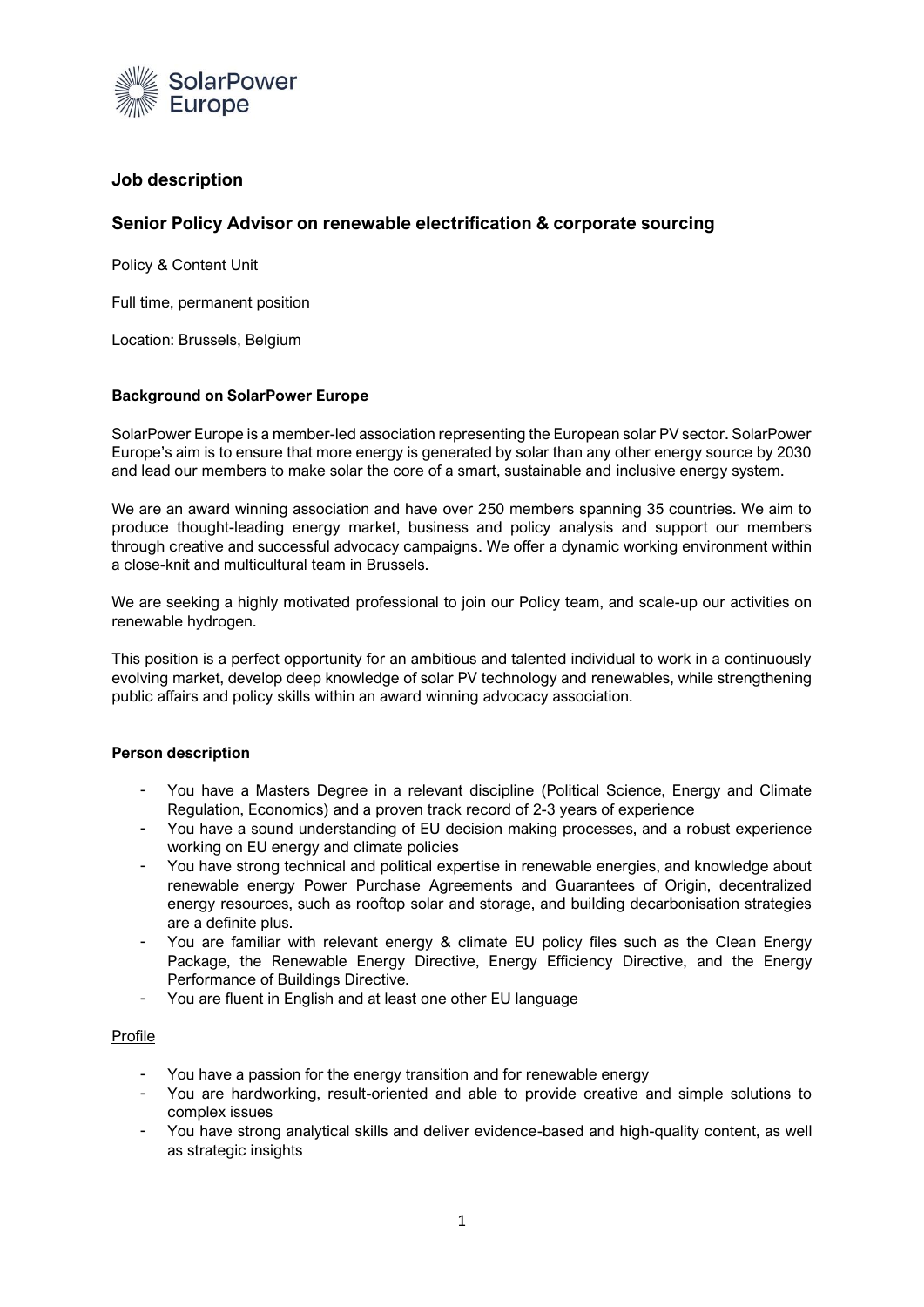

- You are a good communicator and are able to express ideas in a clear and concise manner, in both written and oral forms
- You are a good public speaker, able to represent the association in public conference and external meetings
- You have excellent networking skills, can establish new contacts easily and create alliances of stakeholders to further your cause.
- You have demonstrated your ability to coordinate multi-stakeholder projects, with senior representatives
- You are a team player and can work under time pressure.

Our ideal candidate would have previous work experience in the field of energy and climate policies.

### **Key responsibilities**

Reporting to the Policy Director, you will:

- Be responsible for SolarPower Europe's advocacy work on the Renewable Energy Directive (RED III) and the Energy Performance of Buildings Directive as part of the Fit for 55 package
- Shape the Re-Source platform policy activities, and promote corporate sourcing of renewables and the role of Power Purchase Agreements to encourage further electrification of the European economy;
- Be in charge of running internal policy workstreams covering solar and storage in buildings in EU policy;
- Conduct research and produce evidence-based positions to support our positions on the potential of rooftop PV and storage, with the support of our member experts
- Support SolarPower Europe's engagement with the Electrification Alliance
- Prepare briefing notes, presentations and relevant materials in relation to these policy area(s) for members, the management team, external stakeholders and journalists;
- Define and implement advocacy strategies to promote our positions by interacting with EUdecision makers and stakeholders;
- Create, maintain and extend over time a strong network of contacts in the Brussels EU policy community;
- Ensure external representation of our positions by attending and speaking at workshops and conferences;
- Contribute to the content of SolarPower Europe's communication channels e.g. newsletter, social media and website;
- Performing any other tasks or duties required of the role as appropriate.

Some international travel within Europe will be required.

#### **Our offer**

SolarPower Europe offers a comprehensive compensation package commensurate with qualifications and experience for this full time, permanent position.

## **Application**

Please email your application in English to SolarPower Recruitment [\(recruitment@solarpowereurope.org](mailto:recruitment@solarpowereurope.org) ) before COB 14 February 2022 quoting "Senior Policy Advisor electrification and corporate sourcing" and your full name in the email subject line. Your application should include: